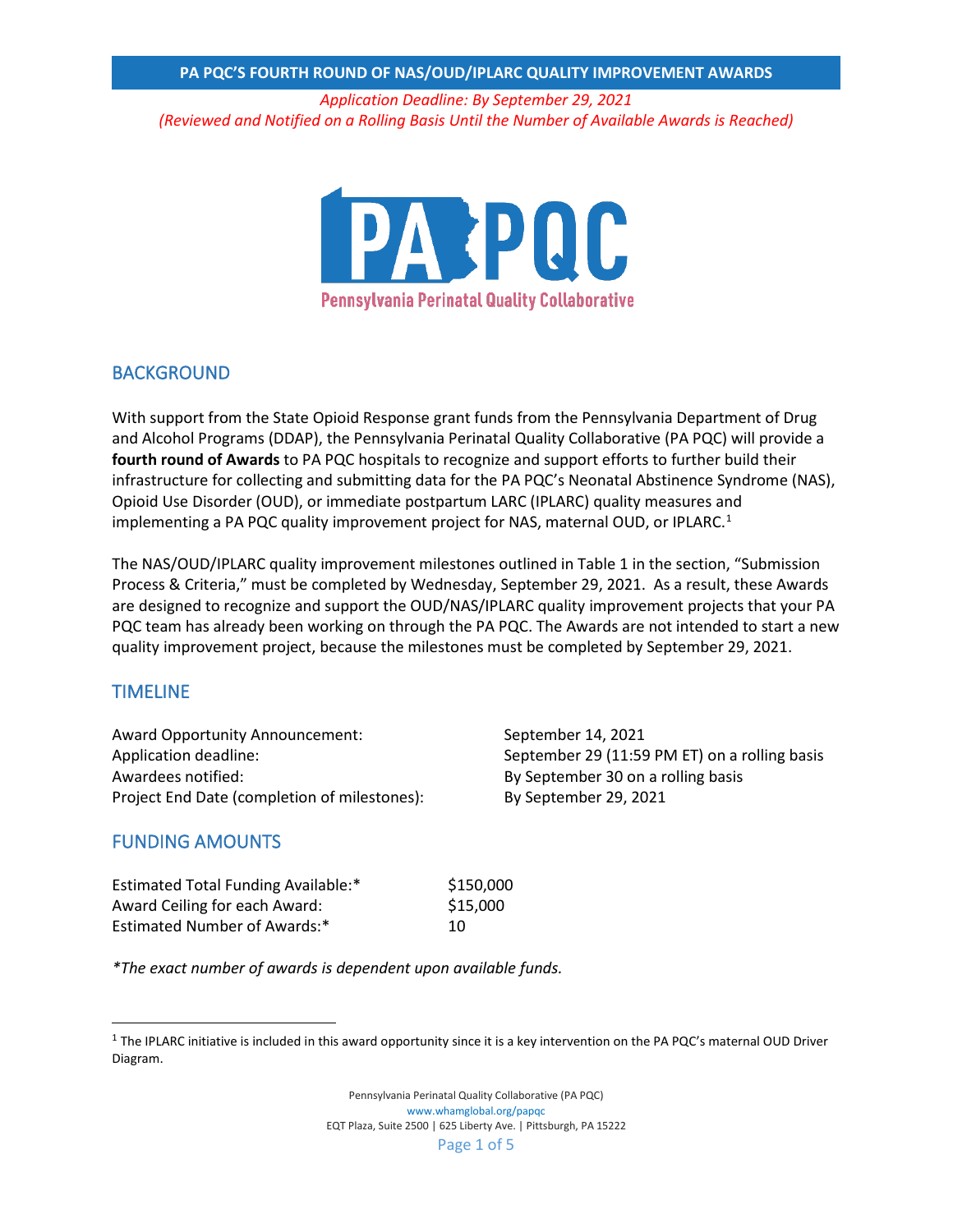*Application Deadline: By September 29, 2021 (Reviewed and Notified on a Rolling Basis Until the Number of Available Awards is Reached)*

## ELIGIBILITY CRITERIA

Hospitals that are currently participating in the PA PQC are eligible to apply for the fourth round of Awards.

Those who received a previous PA PQC award in 2020 may still apply for this fourth round since this fourth round is for activity completed during a different time interval—from October 1, 2020 through September 29, 2021.

The Award applications are for individual hospitals and not an entire health system.

## SUBMISSION PROCESS & CRITERIA

By or before September 29, 2021 11:59 PM EST, please send the three items below to [papqc@whamglobal.org](mailto:papqc@whamglobal.org) with the subject line, "PA PQC Award 4 Application \_ SUBMITTING HOSPITAL NAME". Please use the following nomenclature to name your PDF file: "SUBMITTING HOSPITAL NAME\_PAPQC Award 4 App."

- 1. "Evidence of Completing the Milestones between October 1, 2020 and September 29, 2021" that is outlined in Table 1
- 2. Your organization's W-9 form [\(https://www.irs.gov/pub/irs-pdf/fw9.pdf\)](https://www.irs.gov/pub/irs-pdf/fw9.pdf) for where the monetary award should be made out to if your application is approved
- 3. The mailing address for where to send the Award letter and check to if your application is approved\*

*\*The "mailing address" must be associated with the organization (hospital) that is listed on the W-9.*

The applications will be accepted on a rolling basis, meaning the PA PQC will accept and respond to applications on a continuing basis between September 14, 2021 and September 29, 2021 or until the number of available funding slots are filled for the fourth round of the Awards.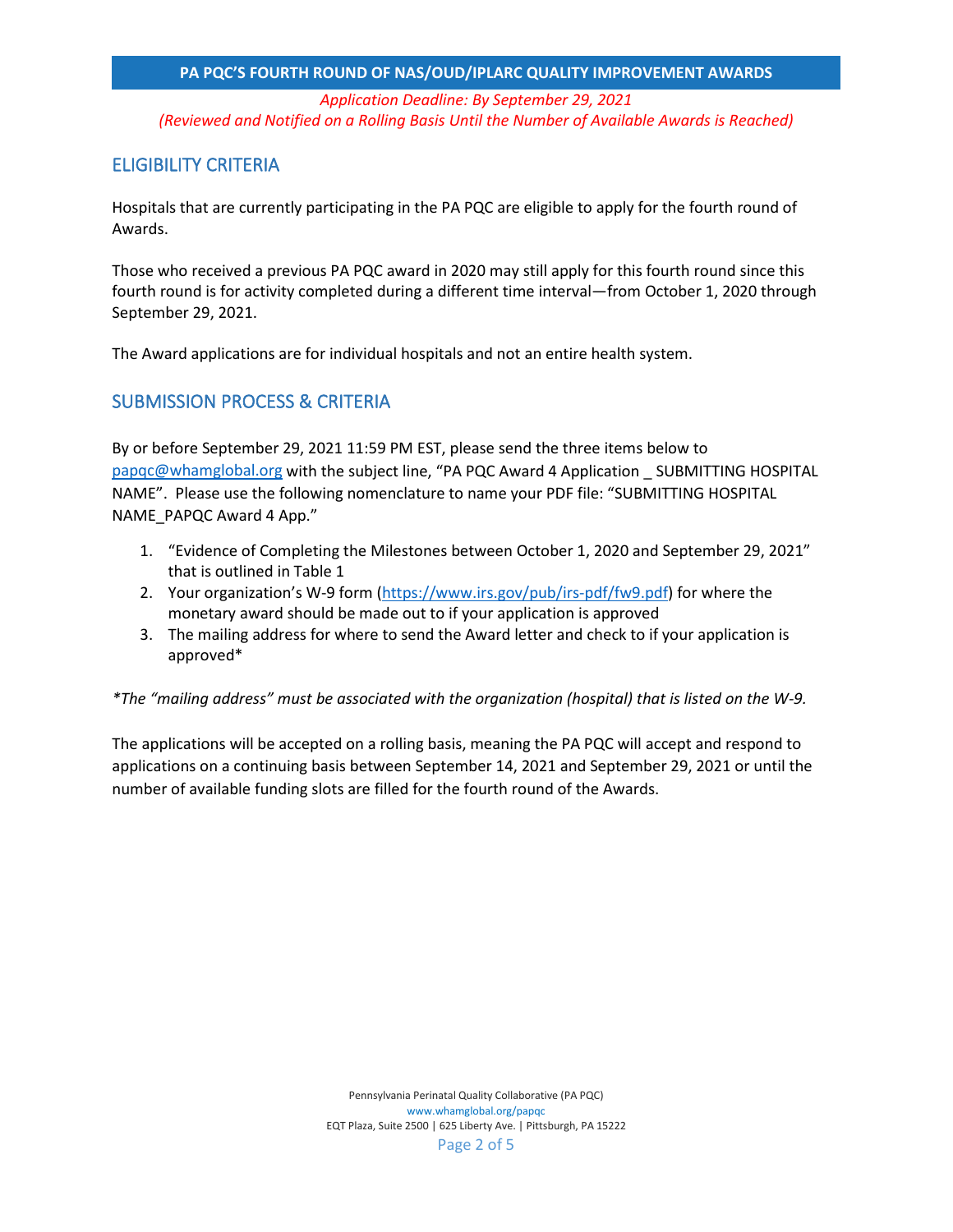## *Application Deadline: By September 29, 2021 (Reviewed and Notified on a Rolling Basis Until the Number of Available Awards is Reached)*

| <b>Milestones</b>                            | <b>Evidence to Verify Completion of the Milestone</b>                                            |
|----------------------------------------------|--------------------------------------------------------------------------------------------------|
|                                              | between October 1, 2020 and September 29,                                                        |
|                                              | 2021                                                                                             |
| Organize and facilitate monthly PA PQC team  | Provide at least two (2) meeting agendas,                                                        |
| meetings                                     | including attendee lists, from team meetings that                                                |
|                                              | occurred in separate months.                                                                     |
| Attend the PA PQC Learning Sessions          | Evidence of at least one (1) person from your                                                    |
|                                              | hospital team attending at least three (3) of the                                                |
|                                              | four Learning Sessions that occurred on<br>12/16/20, 3/24/21, 6/29/21, and 9/14/21 based         |
|                                              | on the RSVPs, Zoom log-in records, or Zoom chat                                                  |
|                                              | records.                                                                                         |
|                                              | (Your team's Quality Improvement Coach from                                                      |
|                                              | the PA PQC can provide these records to you if                                                   |
|                                              | you request them. A copy of the coach's email                                                    |
|                                              | response that confirms attendance will suffice as                                                |
|                                              | evidence of completion.)                                                                         |
| Submit Quality Improvement (QI) Report Outs, | Submission of at least two (2) QI Report Outs that                                               |
| showing work related to implementing Key     | show progression with the QI initiative (i.e., an                                                |
| Intervention(s) on the PA PQC's OUD, NAS, or | identical QI Report Out that was submitted at                                                    |
| <b>IPLARC Driver Diagrams</b>                | different time periods will only be counted as one                                               |
|                                              | QI Report Out since according to the QI Report<br>out, nothing changed).                         |
|                                              |                                                                                                  |
|                                              | (The PA PQC QI Report Out template is available                                                  |
|                                              | under the Quality Improvement section of the PA                                                  |
|                                              | PQC Resources webpage:                                                                           |
|                                              | https://www.whamglobal.org/resources#Quality-                                                    |
|                                              | Impprovement. This is the same QI Report Out                                                     |
|                                              | template that teams are always asked to submit                                                   |
|                                              | prior to each quarterly PQC Learning Session.)                                                   |
| Complete the PA PQC OUD, NAS, or IPLARC      | Submission of at least two (2) OUD surveys, at<br>least two (2) NAS surveys, or at least two (2) |
| survey                                       | IPLARC surveys through SurveyMonkey.                                                             |
|                                              |                                                                                                  |
|                                              | (The surveys are available here                                                                  |
|                                              | https://www.whamglobal.org/data-                                                                 |
|                                              | collection#PA-PQC-Site-Surveys. The PA PQC                                                       |
|                                              | surveys that your team submits must align with                                                   |
|                                              | or relate to the work summarized in the QI Report                                                |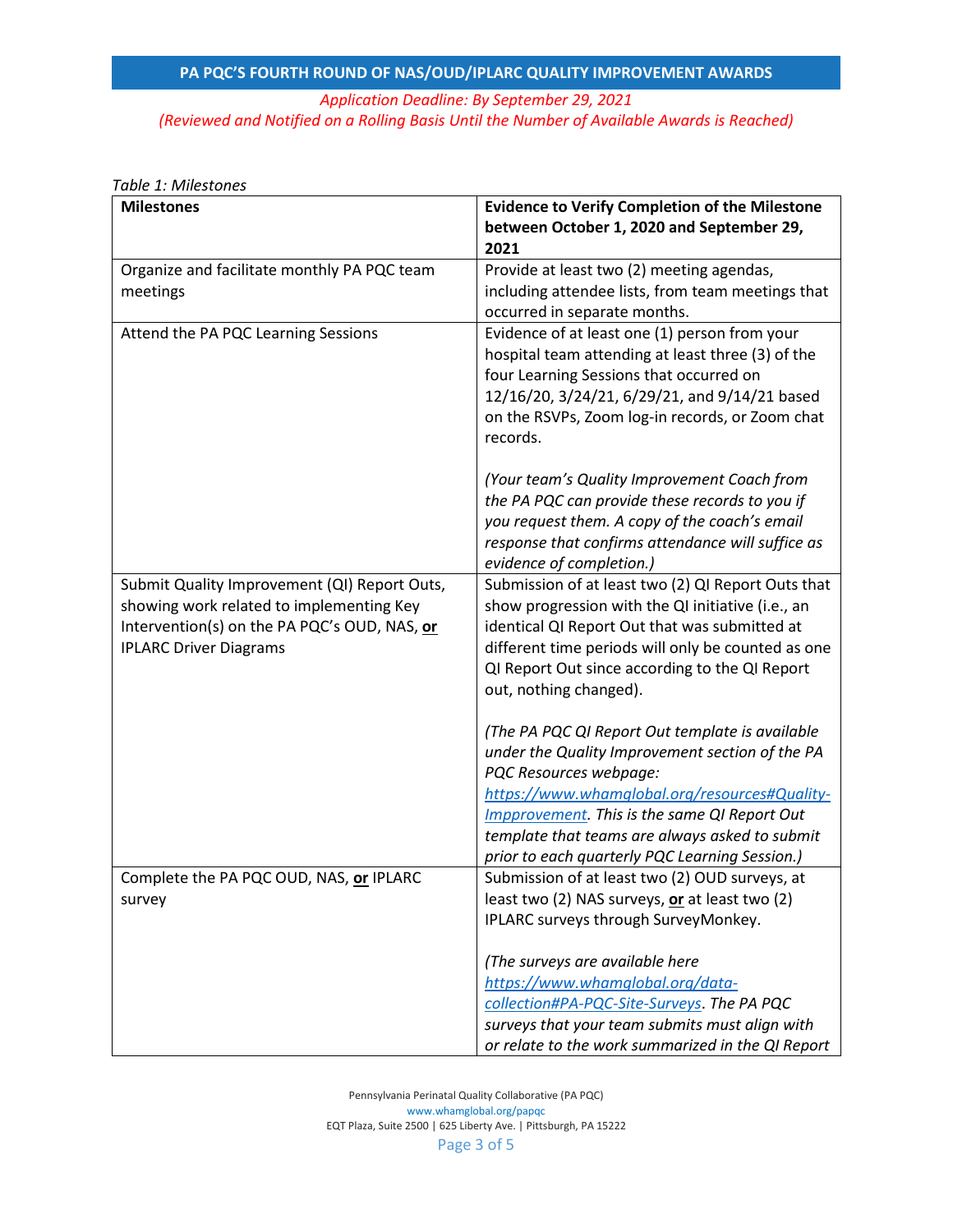## *Application Deadline: By September 29, 2021 (Reviewed and Notified on a Rolling Basis Until the Number of Available Awards is Reached)*

| <b>Milestones</b>                                                                                                                         | <b>Evidence to Verify Completion of the Milestone</b>                                                                                                                                                                                                                                                                                                                                                                                                  |
|-------------------------------------------------------------------------------------------------------------------------------------------|--------------------------------------------------------------------------------------------------------------------------------------------------------------------------------------------------------------------------------------------------------------------------------------------------------------------------------------------------------------------------------------------------------------------------------------------------------|
|                                                                                                                                           | between October 1, 2020 and September 29,                                                                                                                                                                                                                                                                                                                                                                                                              |
|                                                                                                                                           | 2021                                                                                                                                                                                                                                                                                                                                                                                                                                                   |
| Submit at least one month's worth of data<br>through the PA PQC Data Portal for at least one<br>of the PA PQC NAS, OUD, or IPLARC quality | Out template. Your team's PA PQC Quality<br>Improvement Coach can provide these records to<br>you if you request them. A copy of the coach's<br>email response that confirms completion of the<br>surveys will suffice as evidence of completion.)<br>Reports from the PA PQC Data Portal that show<br>the data was successfully submitted between<br>10/1/20 and 9/29/21.                                                                             |
| measures listed on page 5. <sup>1</sup>                                                                                                   | (The PA PQC NAS, IPLARC, or OUD quality<br>measure that your team submits must align with<br>or relate to the quality improvement work<br>summarized in the QI Report Out template. Your<br>team's Quality Improvement Coach from the PA<br>PQC can provide these records to you if you<br>request them. A copy of the coach's email<br>response that confirms data submission for the<br>quality measures will suffice as evidence of<br>completion.) |
| Communicate and celebrate progress and results<br>with stakeholders, the community, and/or your<br>entire team.                           | Communication materials that show results and<br>progress being celebrated within your team,<br>department, or organization (e.g., a presentation<br>about your hospital's PA PQC project during a<br>Learning Session, an internal presentation to your<br>hospital, a press release, or an internal or<br>external announcement).                                                                                                                    |